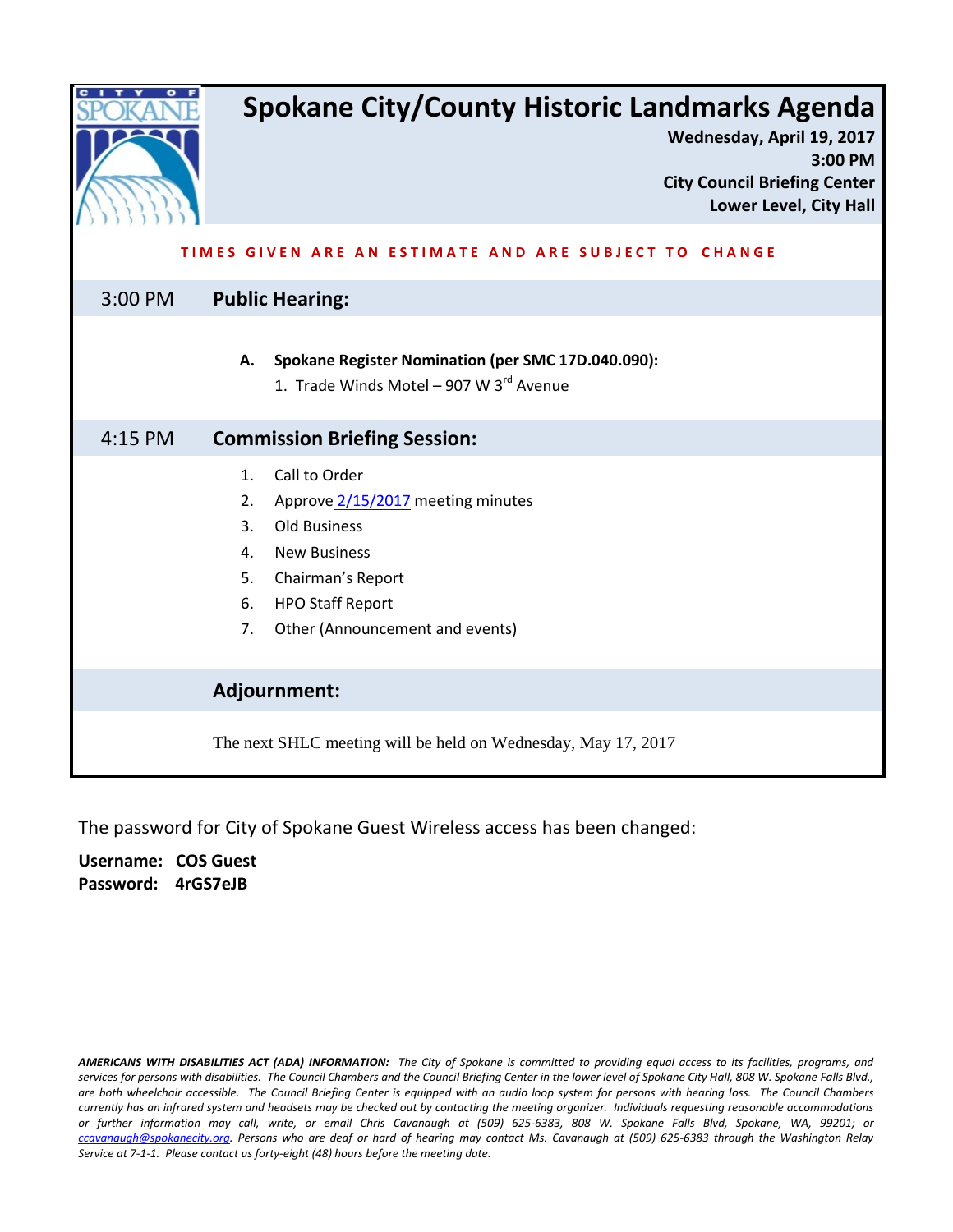<span id="page-1-0"></span>

Meeting called to order a**t 3:01**

## **Attendance**

- Board Members Present: Jacque West, Lynn Mandyke, Wendy Budge, Ann Sharley, Betsy Bradley, Ernie Robeson, Jodi Kittel, Randy Wilson, David Shockley, Larry Cebula, Carl Durkoop
- Board Members Not Present: N/A
- Staff Present: Megan Duvall, Pam Bergin, Stephanie Bishop

## **Hearings**

- 1. **National Register Nomination: Franklin Elementary; 2627 E 17th Avenue**
	- Staff Report: Megan Duvall, *Historic Preservation Officer*
	- Committee Report: Ann Sharley; Jodi Kittel recused
	- Applicant Report: Greg Forsyth
	- Questions asked and answered.

**Public Testimony:** None

Jodi Kittel recused herself from the vote. David Shockley moved, based on the Findings of Fact, that the nomination of Franklin Elementary be approved for addition to the National Register. Ernie Robeson seconded; motion carried.

Jodi Kittel rejoined committee

- 2. **Local Register Nomination Trogdon House; 1918 S Syringa Road**
	- Staff Report: Megan Duvall, *Historic Preservation Officer*
	- Committee Report: Ann Sharley
	- Applicant Report: Amy Duncan
	- Questions asked and answered.

**Public Testimony:** None

David Shockley moved, based on the Findings of Fact, that the Trogdon House at 1918 S Syringa Road is eligible, under Category C, for addition to the Spokane Register of Historic Places. Ernie Robeson seconded; motion carried.

**Public Hearing adjourned at 3:26 pm.**